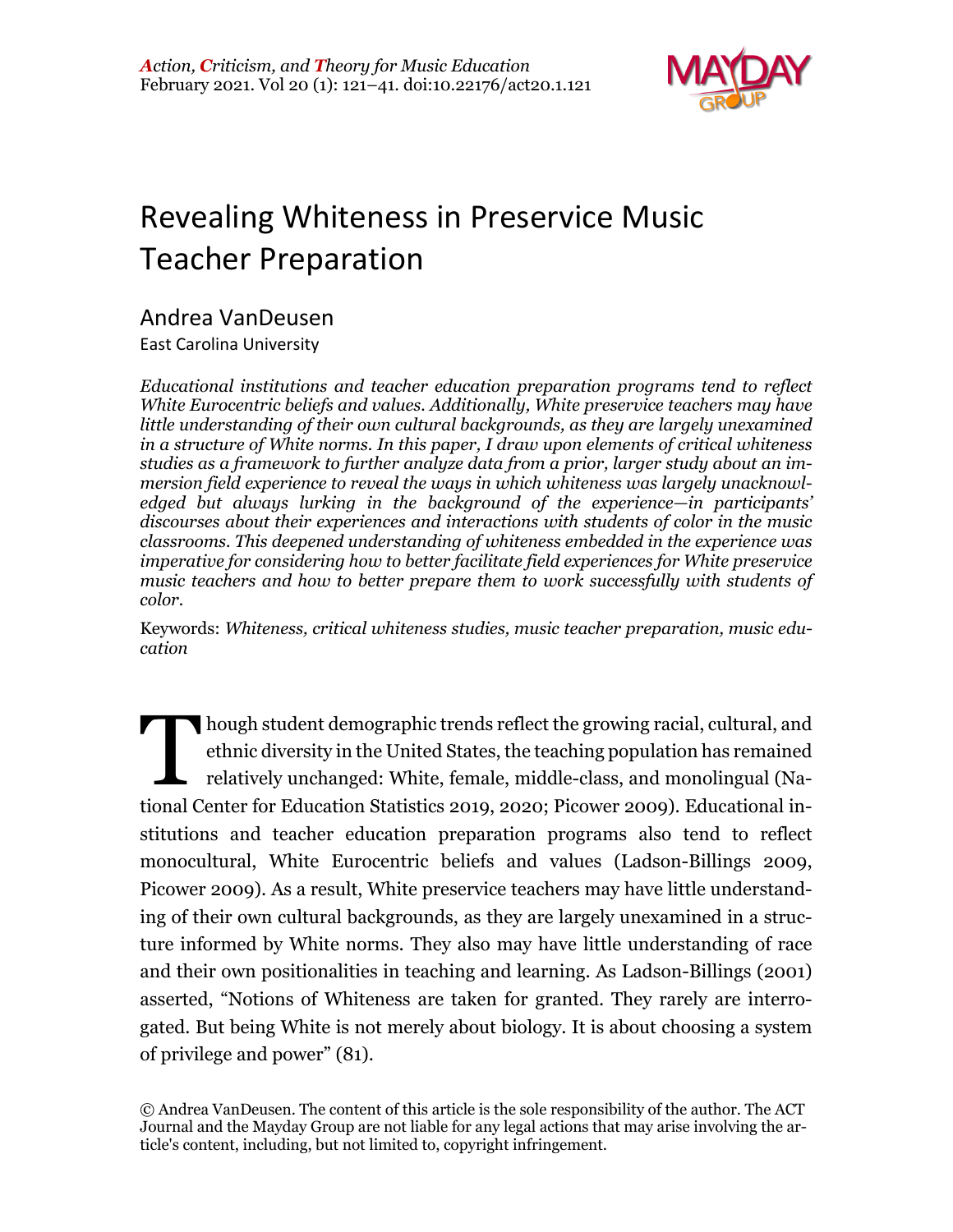Teacher educators recognize the importance of better preparing White preservice teachers by facilitating opportunities to build cultural competence and sociocultural understanding. Yet many White preservice and in-service teachers report feeling unprepared to teach students whose racial identities differ from their own, having often only engaged in practicum settings that resemble their own racial, ethnic, and cultural backgrounds (Bradfield-Kreider 2001, Kelly 2003, Picower 2009, Sleeter 2001). Some studies suggest that practicum field experiences with a community immersion component can help White preservice teachers develop a deeper understanding of racial and cultural differences and their impacts on teaching and learning (Irvine 2003). Immersion experiences can provide opportunities for White preservice teachers to begin dismantling previously held stereotypes and perceptions and can help reduce fears they may have regarding working with students of color (Sleeter 2001). However, immersion field experiences also have the potential to reinforce White preservice teachers' implicit biases and stereotyped perceptions of people of color (Cockrell, Placier, Cockrell, and Middleton 1999; del Prado Hill, Friedland, and Phelps 2012). White preservice teachers can approach field experiences in communities of color with "apprehension, missionary zeal, and culture blindness" (del Prado et al. 2012, 83) and project deficit views on students and the community (Ladson-Billings 2009, Matias 2015). Though diversity courses in teacher education may address whiteness and white privilege, White preservice teachers' conceptual understanding of their privilege does not always help them understand structural privileges, and they may be defensive about white supremacy as they simultaneously reduce students of color to a stereotyped collective (Vaught and Castagno 2008).

Some music teacher educators recognize that music education is steeped in White supremacy (Bradley 2007, Hess 2017, Koza 2008). White supremacy may be reflected in student access to and participation in school music. School music programs vary among communities, and those without music course offerings are more likely to serve students of color than their White counterparts (Salvador and Allegood 2014). Yet access to school music programs may not be the only issue related to school music participation. In a study of high school ensemble music course participants, Elpus and Abril (2019) found that White, middle class students were more likely to participate in ensemble music classes than students of color or students from low socioeconomic backgrounds. This may be further complicated by music curricula and pedagogies in school music and music teacher preparation. Traditional music curricula and its focus on the Western art canon, as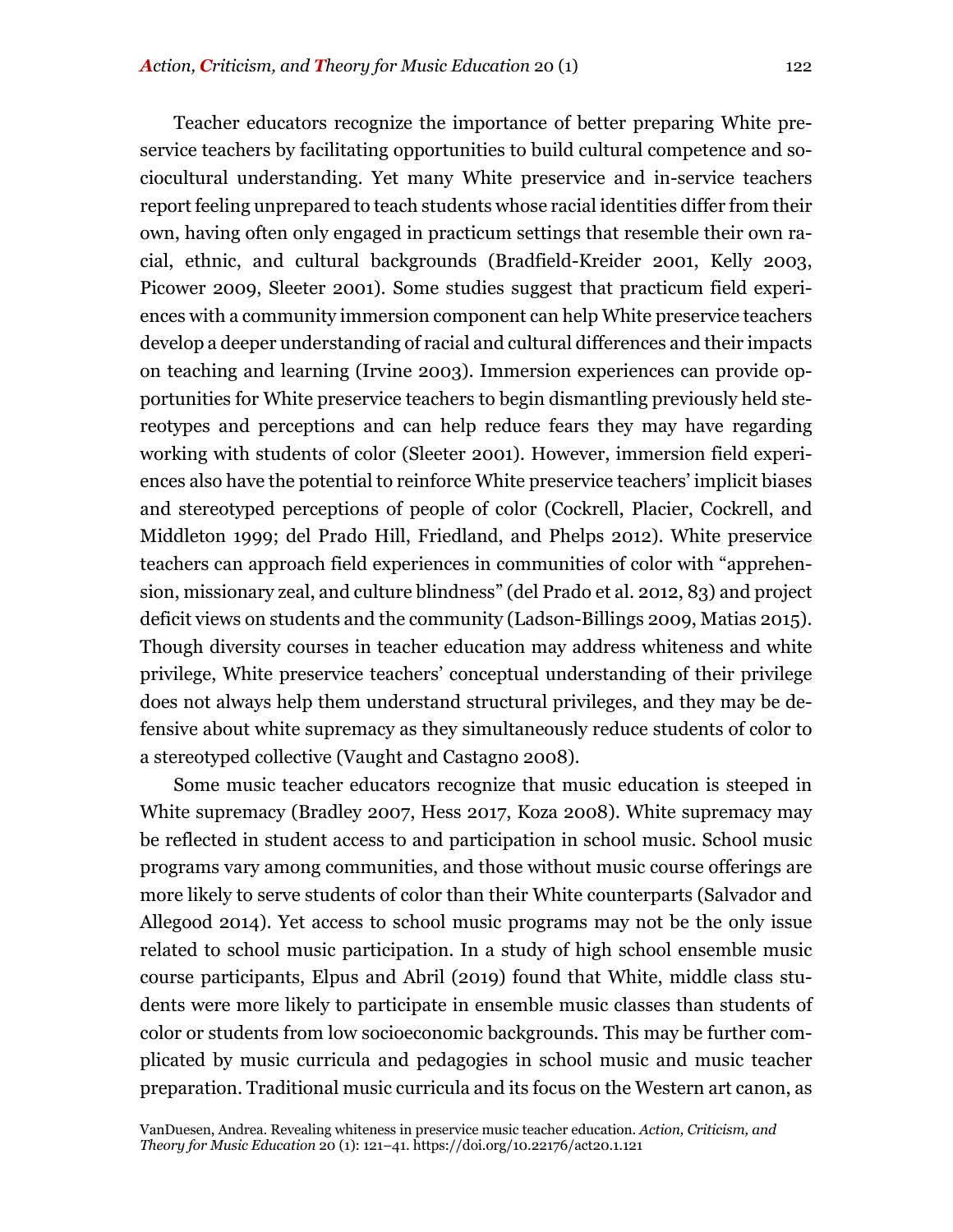well as the myth of music as a universal language, uphold White supremacy and reinforce racism by "othering" all that falls outside of its paradigm (Bradley 2006, Hess 2017, Koza 2008, Vaugeois 2007). Bradley (2006) asserted that because of music education's tendency to cater to whiteness, music teachers and music teacher educators can hide in a "luxury of ignorance" with their predominately White student enrollment, not needing to know about or interact with students of color (195). Music teacher educators may perpetuate this "luxury" by focusing on teaching music methods at the expense of guiding preservice music teachers toward understanding students' racial identities and experiences (Salvador and Kelly-McHale 2017). Some music teacher educators recognize this notion and seek to facilitate field experiences in culturally different settings to better prepare preservice teachers (Kelly 2003, McKoy 2013). Yet because music programs are more likely to be comprised of White students, it may be difficult for music teacher educators to provide field experiences in demographically varied school music settings. When such field experiences do occur, they may not necessarily have long term impacts on preservice music teachers' cultural competence or prompt them to consider future teaching settings with students who do not share their racial backgrounds (Kelly 2003, McKoy 2013). White music teachers and music teacher educators also may not have had experiences in which they examine their implicit biases and critically reflect on their positionalities, particularly as they relate to students of color in their classrooms.

#### **Context**

In a larger research project (VanDeusen 2019), I explored preservice music teachers' beliefs, assumptions, and understandings about music teaching and learning with students whose cultural backgrounds differed from their own. I facilitated a cultural immersion field experience in which preservice music teachers engaged in music teaching and learning with elementary students and their music teachers in public schools in a predominately Arab and Muslim community. The study was an instrumental case study (Stake 1995) comprised of three components: 1) pre-immersion meetings with readings and guided discussions about sociocultural issues in schools and society, as well as information specific to the community of the field experience; 2) a week-long immersion field experience in which participants engaged in both observations and music teaching alongside the music teachers in the classrooms and experienced the community outside of the school day through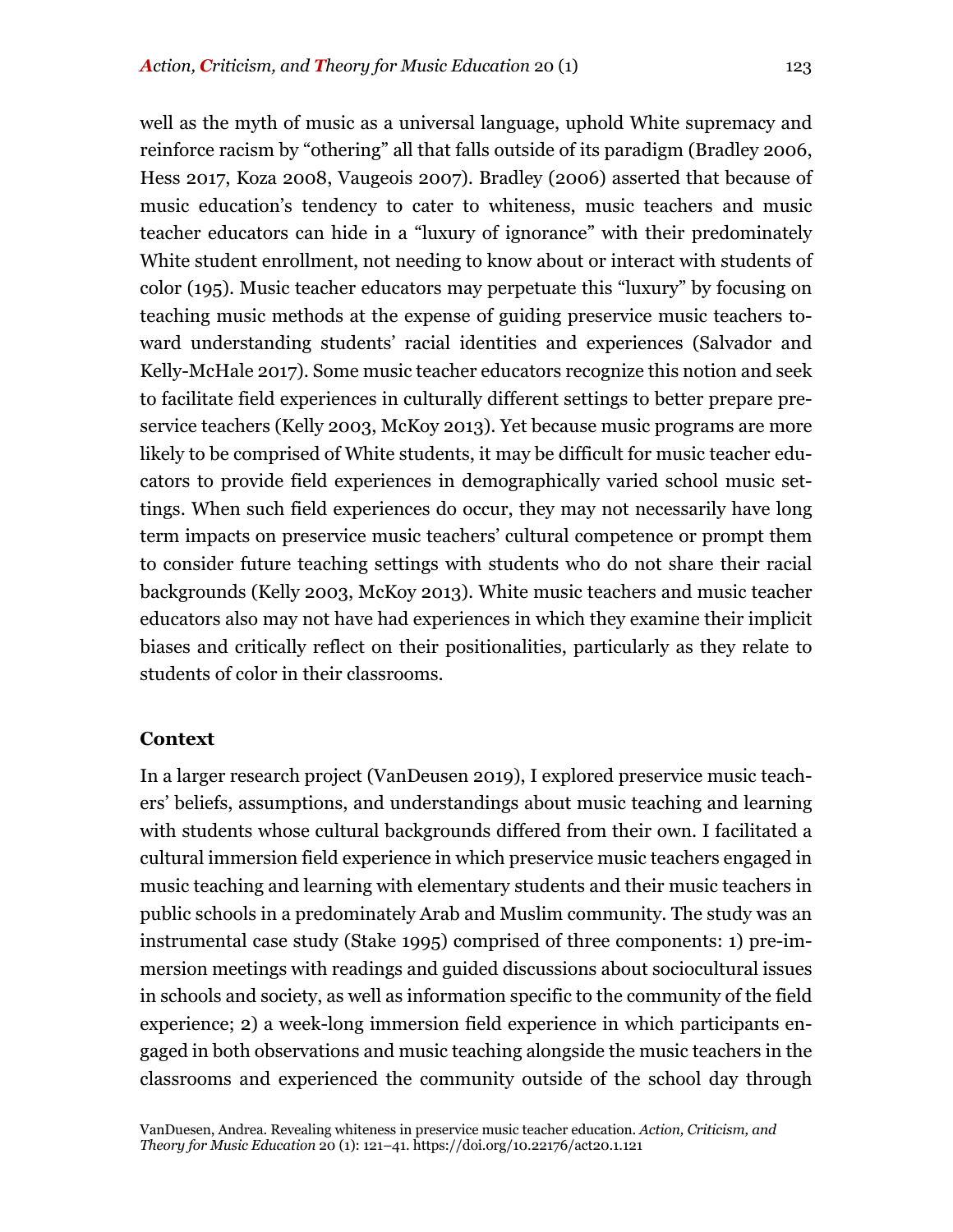guided and self-guided visits to the community museum, restaurants and shops; and 3) post-immersion follow up meetings to explore the impact of the experience for participants. Participants were nine undergraduate music education students who volunteered to participate in the study and in the immersion field experience. All were White, from the Midwest, identified as Christian or Jewish, and were from racially and culturally homogenous communities, having had few experiences with individuals from racial, ethnic, or cultural groups outside their own.1 My role as a researcher was participant-observer, and I shared the experience with participants (Creswell 2013). Research questions from the larger study focused originally on participants' perceptions of their experiences in the music classrooms. Questions did not focus on critical examinations of race or racialized identities. Data were collected in each component through individual and group interviews and discussions, journals, and observations.

One day near the end of the immersion week, schools closed due to inclement weather the night before. Participants and I used the unexpected free time to further explore the neighborhood that housed the schools. We entered this exploration with no agenda, no plan for places to visit and no predetermined length of time or determination for how the group would explore among and within itself. The stores were mid-sized, and participants traveled in a group, sometimes splitting into smaller groups of 3 or 4. Some purchased items while others did not. Despite having visited local shops after school ended each day throughout the week without expressing fear, the experiences on this particular day revealed that participants experienced racial discomfort being in the community. Some participants perceived shoppers and store workers staring at them. Others perceived that the shoppers and store workers were not particularly interested in our presence. Yet some participants displayed uneasiness in stores and expressed this during a group discussion later that evening. They shared feelings like, "we should not have been in the community," "people stared at us like we did not belong," and "we did not belong in those spaces." It was clear that they perceived themselves as racial and cultural outsiders. This perspective had not previously emerged in group discussion and differed from what they shared about their experiences at the school. As participants discussed their feelings, they began to connect their experiences in the community to their experiences at school. In a group discussion, Alexis shared that she had not thought consciously about her racial identity nor had she recognized that she was a racial minority in the school. She said, "Maybe it's just because I'm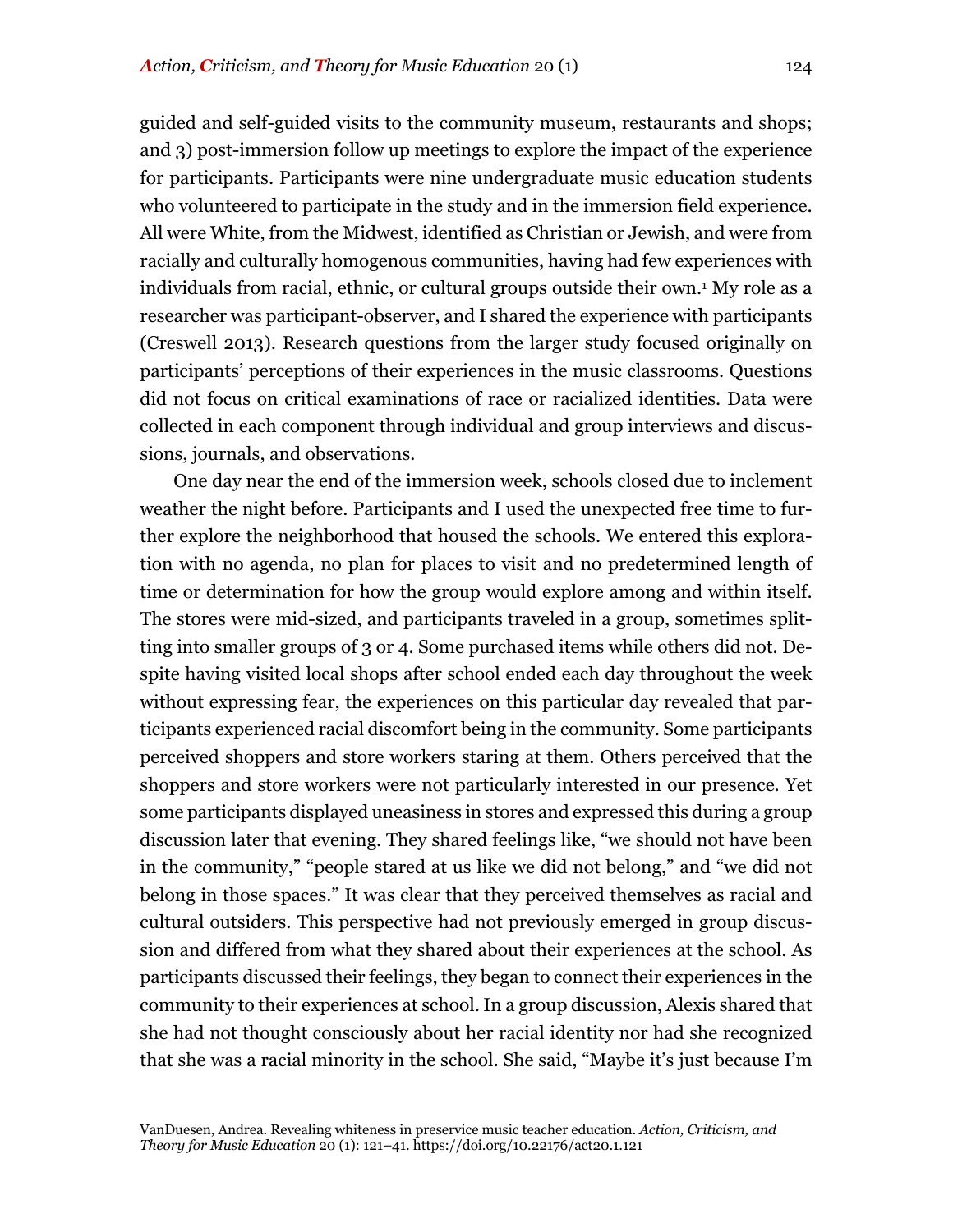not used to being the minority that it just doesn't occur to me, but I feel like I just haven't really been thinking about that in the schools at all" (group discussion).

Alexis' words continued to resonate with me after the original study concluded. While participants had been guided to consider the racial dynamics present in the music classrooms they observed, they had not been compelled to critically examine their own racial identities until their time in the community. This revelation prompted me to further examine how participants perceived their experiences in the community, their experiences in the music classroom, and their understanding of race and of whiteness*.* Using *critical whiteness studies* as a framework, this reexamination of the data seeks to reveal the ways in which whiteness was enacted in participants' discourses about their experiences in the community and with students of color in the music classroom. I analyzed data by employing values coding, emotion coding, and focused coding (Saldaña 2013) to make meaning of the findings. I then organized data into themes through which to name elements of critical whiteness. I asked the following questions: How is whiteness reflected in participants' descriptions and perceptions of their experiences in the community and the music classrooms? How does whiteness inform participants' reactions to their experiences?

## **Positionality**

It is important to be clear: this investigation is not about the experience in and of itself. Rather, the event I describe, and the ensuing discussions, served as a catalyst for a re-examination of the data to gain new and deeper insights into the racial dynamics present in the experience at the core of the larger study, in participants' perceptions of their experiences, and in my analysis of their perceptions. In the larger research study, I sought to facilitate a field experience that would prompt participants to think critically about culture and cultural difference in music teaching and learning. In that pursuit, I facilitated engagements in the community that I believed would help them contextualize their experience and potentially dismantle stereotypes they may have held. What I did not fully understand at the time were the racial and social power structures that inherently advantaged me and my participants despite our outsider status in the community. My assumption that the group had open access to spaces in the community was an enactment of whiteness in my work. This assumption reflects aspects of cultural voyeurism by positioning the community and its members as objects of fascination (Hart and Montague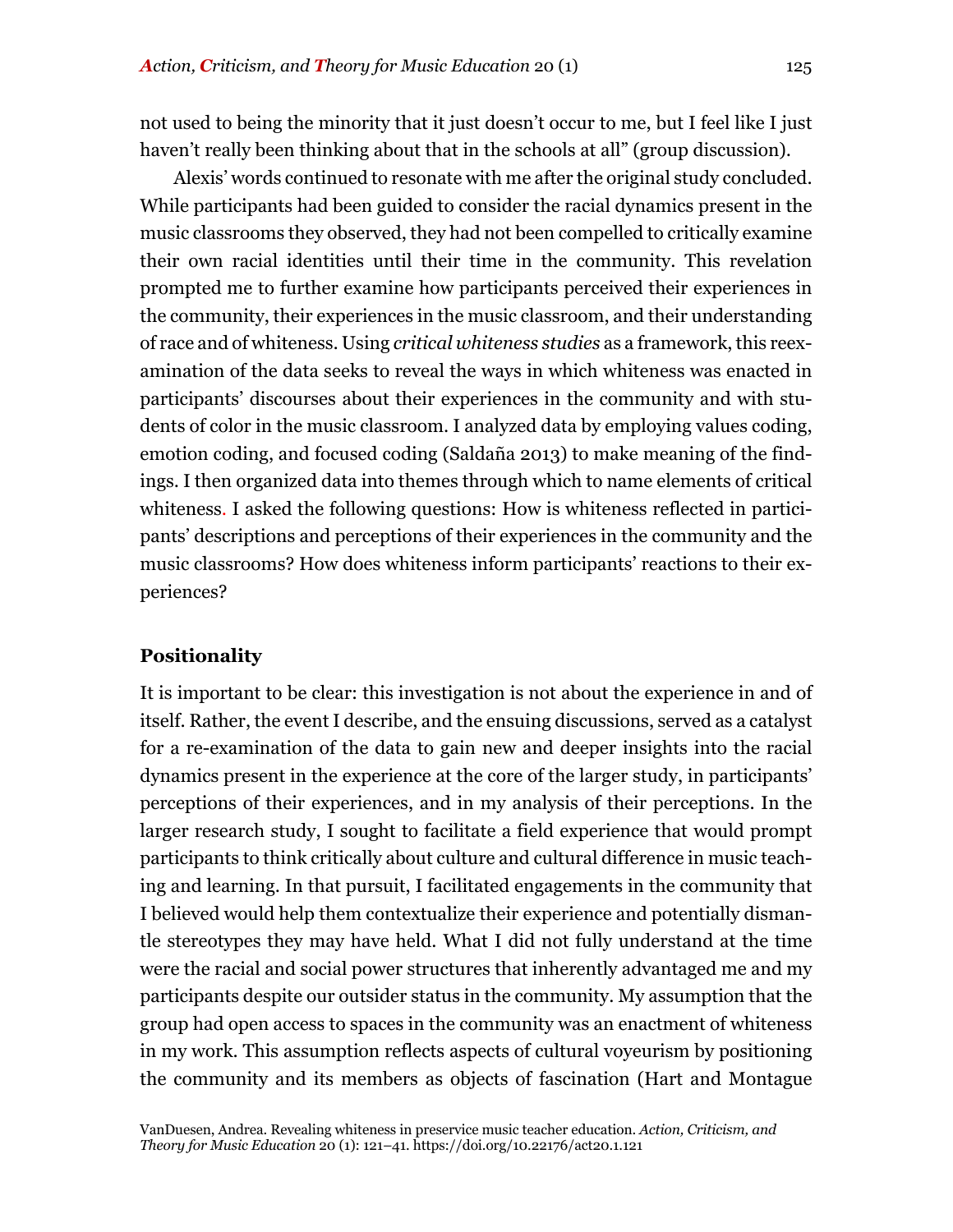2016). Though my intent was for participants to learn by spending time in the community, curiosity is "innocuous until placed in the wider context of power relations" (Hart and Montague 2016, 7). I continue to reflect on these experiences and acknowledge that one must more critically consider community engagements, particularly when those communities are comprised of people who are marginalized by societal structures of power.

In sharing my findings, I also recognize that my ongoing understanding of and entangled relationship with whiteness is embedded in my analysis (Cabrera, Watson, and Franklin 2016). My identity as a White researcher and as a White participant-observer in the study who facilitated the experience and built relationships with each White participant impacted my work. I frequently experienced dissonance critiquing participants' and my perceptions and behaviors and having compassion for us as we navigated and interpreted our experiences. This is a reflection of my own relationship and complicity with whiteness as a White person (Cabrera et al. 2016). With that in mind, I offer my interpretation of nine White participants' enactments of whiteness and perceptions of race and racial spaces during an immersive field experience in the community and music classrooms.

## **Theoretical Framework**

In this investigation, I draw upon elements of *critical whiteness studies* (Bonilla-Silva 2013, DiAngelo 2011, Harris 1993, 1995, Matias 2016) to examine the ways in which whiteness informed participants' perceptions of and discourse about their experiences. Critical whiteness studies assert that "whiteness is the underlying mechanism that maintains a racist system, and not acknowledging whiteness contributes to the permanence of race and racism" (Matias, Viesca, Garrison-Wade, Tandon, and Galindo 2014). Whiteness' power comes from its invisibility (Rodriguez 2000). DiAngelo (2011) defined whiteness studies as a lens that begins "with the premise that racism and white privilege exist in both traditional and modern forms, and rather than work to prove its existence, work to reveal it" (56). Nishi, Matias, Montoya, and Sarcedo (2016) described whiteness as an ideology that works to normalize and promote white supremacy (2). It operates by centralizing white culture, history, language, beauty standards, and traditions as normal, thereby "othering" that which is outside of it (Leonardo 2004; Harris 1993, 1995; Picower 2009). Because we live in a dominant culture of whiteness in the United States*,* whiteness can be internalized by, and often invisible to, both White people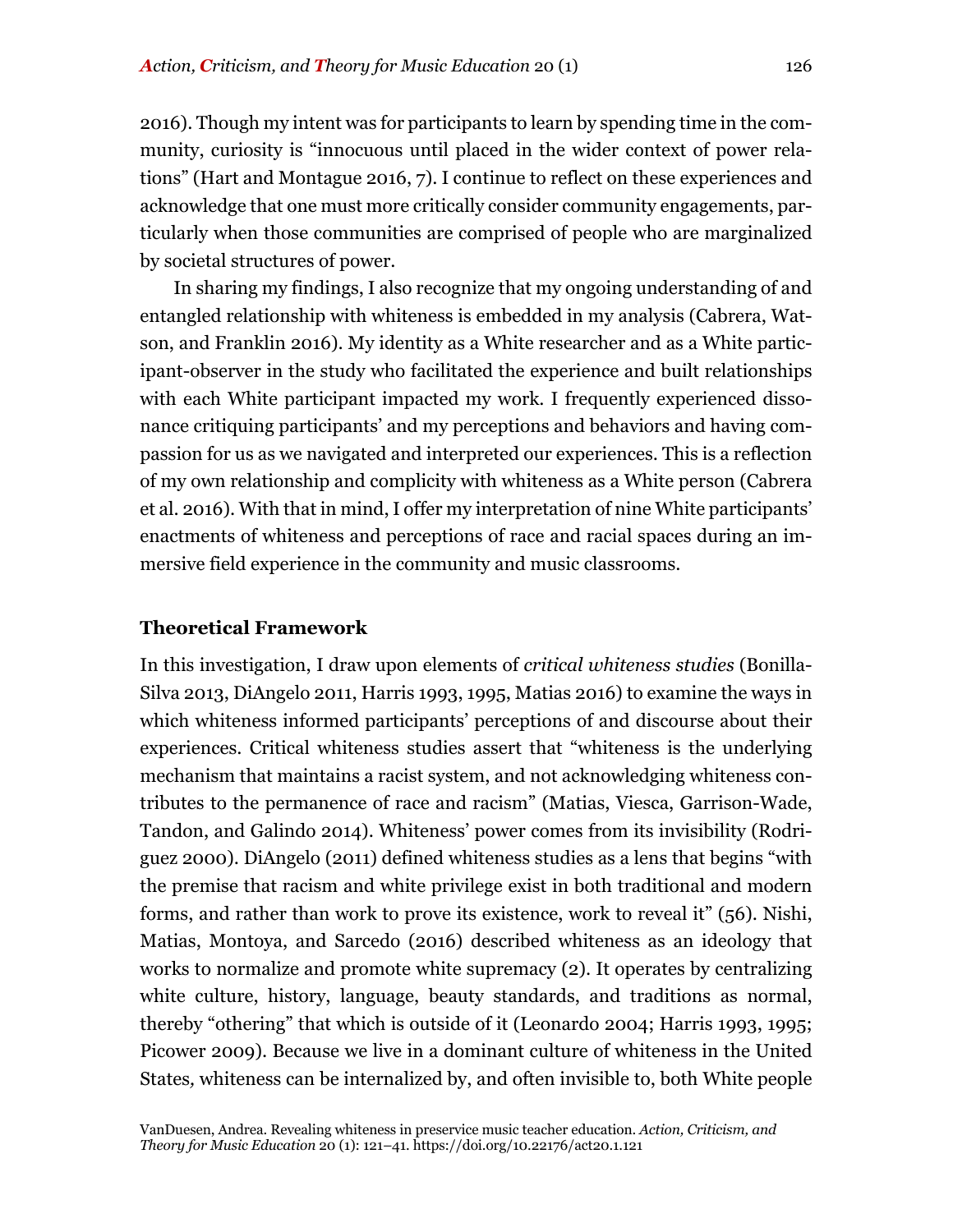and people of color. Thus, it is important to reveal its presence and its workings for all to better identify and understand.

White people can perform whiteness in many ways. One performative tool of whiteness occurs when White people seek to help people of color because they view them as poor and needy. Rather than learning how to address racism, White people can reaffirm their own identities as "good people" while simultaneously reinforcing racism by imposing themselves on communities that "need" their help (Picower 2009). For this investigation, I draw on four aspects of whiteness: *whiteness as property* (Harris 1995), *white fragility* (DiAngelo 2011), *white emotionality* (Matias 2016), and *colorblind racism* (Bonilla-Silva 2013).

Harris (1993) described whiteness as property as "the legitimation of expectations of power and control that enshrine the status quo as a neutral baseline, while masking the maintenance of white privilege and domination" (1715). Whiteness as property elevates and prioritizes white cultural norms. It manifests as civil rights and liberties, societal powers, immunities, and privileges gained simply by being part of the dominant power group. It also "others" those outside of the power group.

DiAngelo (2011) defined white fragility as "a state in which even a minimal amount of racial stress becomes intolerable, triggering a range of defensive moves," including "the outward display of emotions such as anger, fear, and guilt, and behaviors such as argumentation, silence, and leaving the stress-inducing situation" (54). It also manifests as anxiety in situations where one is the only White person in a space or in fears of being singled out for being White (Bonilla-Silva 2013, Picower 2009). Evidence of white fragility becomes apparent when White people feel discomfort, become defensive, explain away, or withdraw from and thereby shut down conversations about race and racism to protect their own feelings and comfort (DiAngelo 2011).

White emotionality (Matias 2016) describes the defensiveness a White person might express to make sense of their white fragility. White people feel shame about their complicity in individual and/or systemic racism and are "so invested in their Whiteness that they superiorize their discomfort above the daily discomfort people of color experience" (Matias 2016, 18-19). Defensiveness may manifest as guilt, anger, denial, and tension when discussing race. White emotionality comes with the tendency to blame others, rather than making sense of systemic issues in which all White people participate.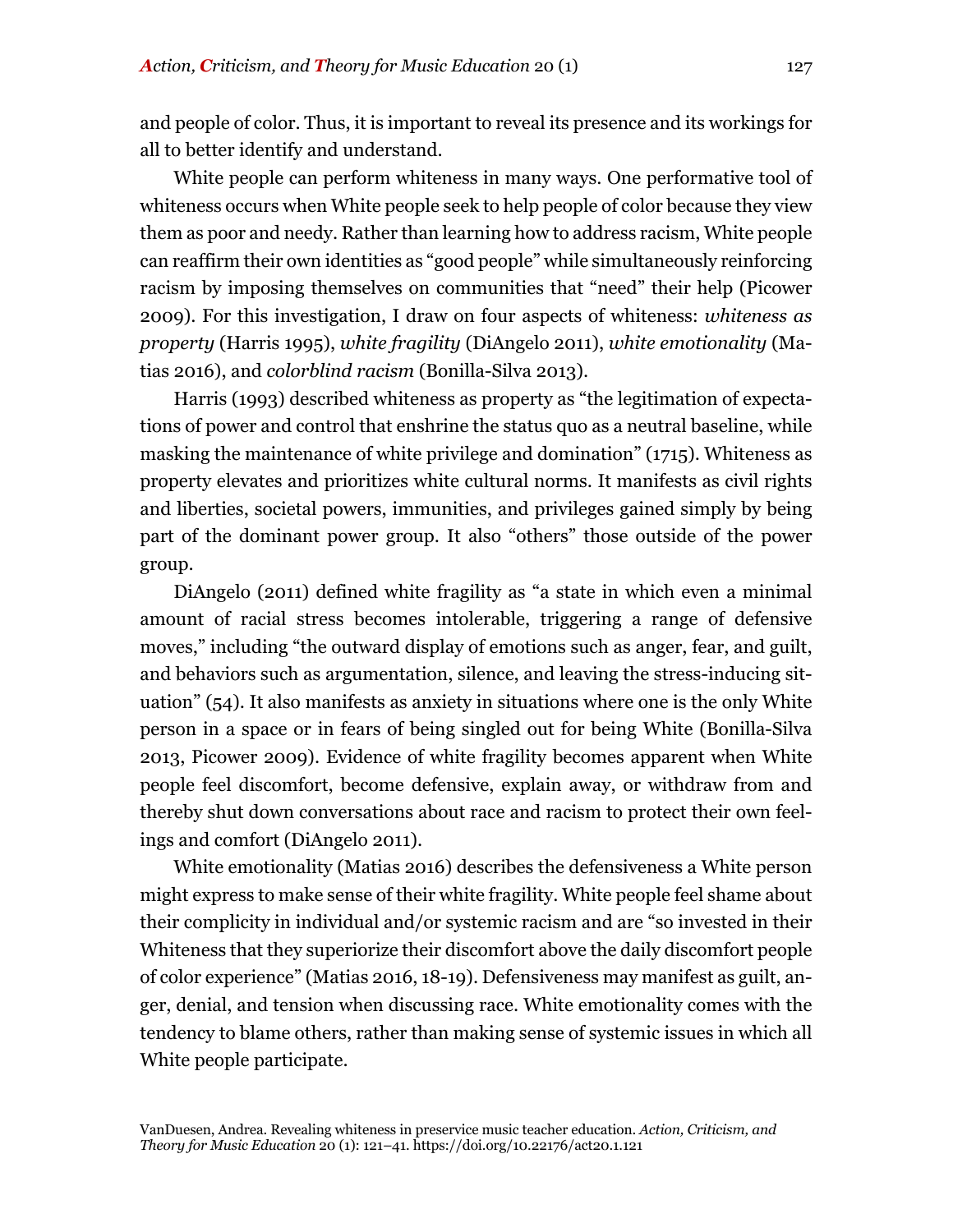Bonilla-Silva (2013) defined colorblind racism as a way for White people to explain away racism as a cause for inequities. Colorblind racism might include using coded language surrounding race to minimize fear or discomfort (Bradley 2006, Hess 2017). Bonilla-Silva (2013) identified four frames of colorblind racism: *abstract liberalism, naturalization, cultural racism,* and *minimization of racism*. Three of these frames were particularly relevant to this investigation. Cultural racism "relies on culturally based arguments such as 'Mexicans do not put much emphasis on education' or 'blacks have too many babies' to explain the standing of minorities in society" (Bonilla-Silva 2013, 76). It denies racial inequities and instead explains minorities' standings in society as a result of lack of effort or hard work rather than acknowledging the impact of systems of power on individuals and marginalized groups. Cultural racism is used to defend and justify the societal status quo by projecting cultural deficits on racial minorities. In so doing, White people are able to distance themselves from both systemic and individual racism (Bradley 2015). Naturalization of personal preferences posits that segregation into like groups is a part of a normal social process and not a form of discrimination. One example of naturalization is the argument that White people choose to live in neighborhoods with other White people and Black people choose to live in neighborhoods with other Black people, ignoring the impacts of redlining and other housing policies that contribute to neighborhood segregation. The argument removes racism as a component of neighborhood segregation and places onus on personal preferences instead. Minimization of racism assumes that racial discrimination no longer exists but rather is used as an excuse by people of color to explain inequities. Minimization of racism removes race from the cause of racist interactions or decisions and projects it on to something else, placing blame and responsibility on marginalized individuals rather than on systems of power.

As noted previously, I draw upon these elements of critical whiteness studies as a framework for further analysis of data from the larger study, to reveal the ways in which whiteness was largely unacknowledged but always lurking in the background of the experience. This understanding was imperative in order to determine how to better prepare these participants and other White preservice music teachers to work successfully with students of color and to teach using antiracist pedagogies.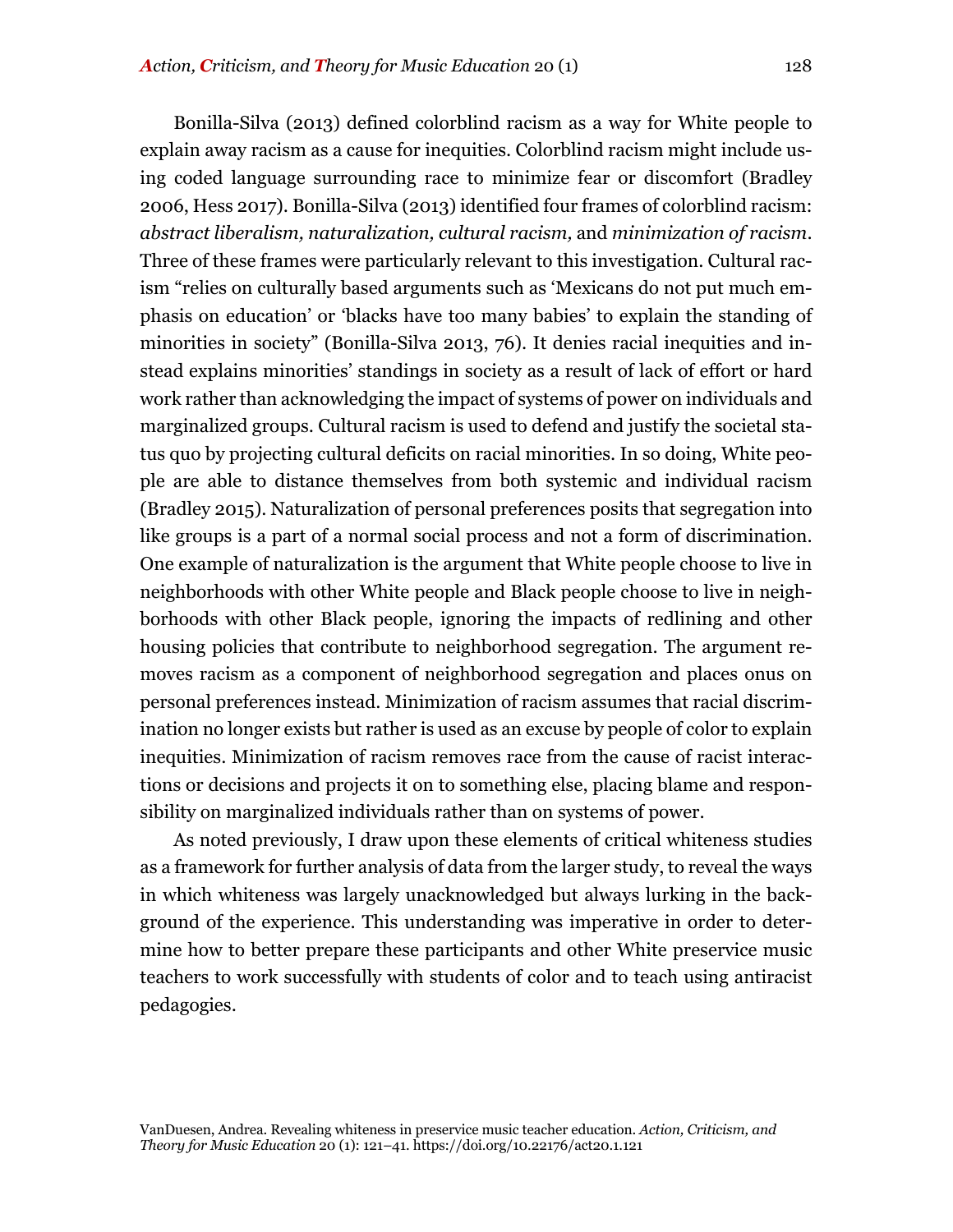## **Findings and Discussion**

In my findings, I focus on the revelation of participants' fear and discomfort in the local community and the extended impact of their experience on participants' perceptions of their work in music classrooms. Despite engaging primarily with students of color in the music classrooms, participants first verbalized that they were racial minorities during their experience in the community. I organized participants' perceptions into four categories: discomfort, perspective taking, white savior, and reconsidering racial dynamics in the music classrooms. Next, I identified the ways in which whiteness was present in their perceptions and understandings of their experiences. I combined the Findings and Discussion sections purposefully, so that participants' enactments of whiteness and privilege could be examined alongside the findings rather than removed to a separate discussion.

## **Discomfort**

During their immersion in the local community, participants experienced varying degrees of personal discomfort surrounding their White identity, which they expressed through feelings of distress, fear, and anger toward me as the group leader for taking them to local stores. Jane shared how she felt about visiting a local grocery store:

The whole experience made me feel pretty uncomfortable. I felt like we were sort of intruding on their cultural spaces. I could understand why they were gawking at us and making faces, since we were sort of placing ourselves where we didn't necessarily fit or belong at all… They seemed a little suspicious of us and kept staring. I don't blame them. The women were especially staring at us, perhaps because of how we dressed more liberally than they were, in terms of what we had covered up… I feel bad that we invaded their cultural space. (journal entry)

Jane's journal entry revealed the self-consciousness that she and others felt in the community as a racial and cultural minority. Her feelings displayed markers of white fragility (DiAngelo 2011), as the stress of being White in the store manifested as apprehension about how people perceived her, particularly in relation to Jane's expectations about female dress in Muslim culture. She also displayed white emotionality (Matias 2016) in her fear that people were staring at her, her guilt that they did not want her in the store, and shame that she did not belong.

On the other hand, Alexis questioned her reaction to the experience:

I felt weird. I was not very comfortable. But if the situation were not with groups of Arab people, would it have mattered? When I was in Germany, we would go in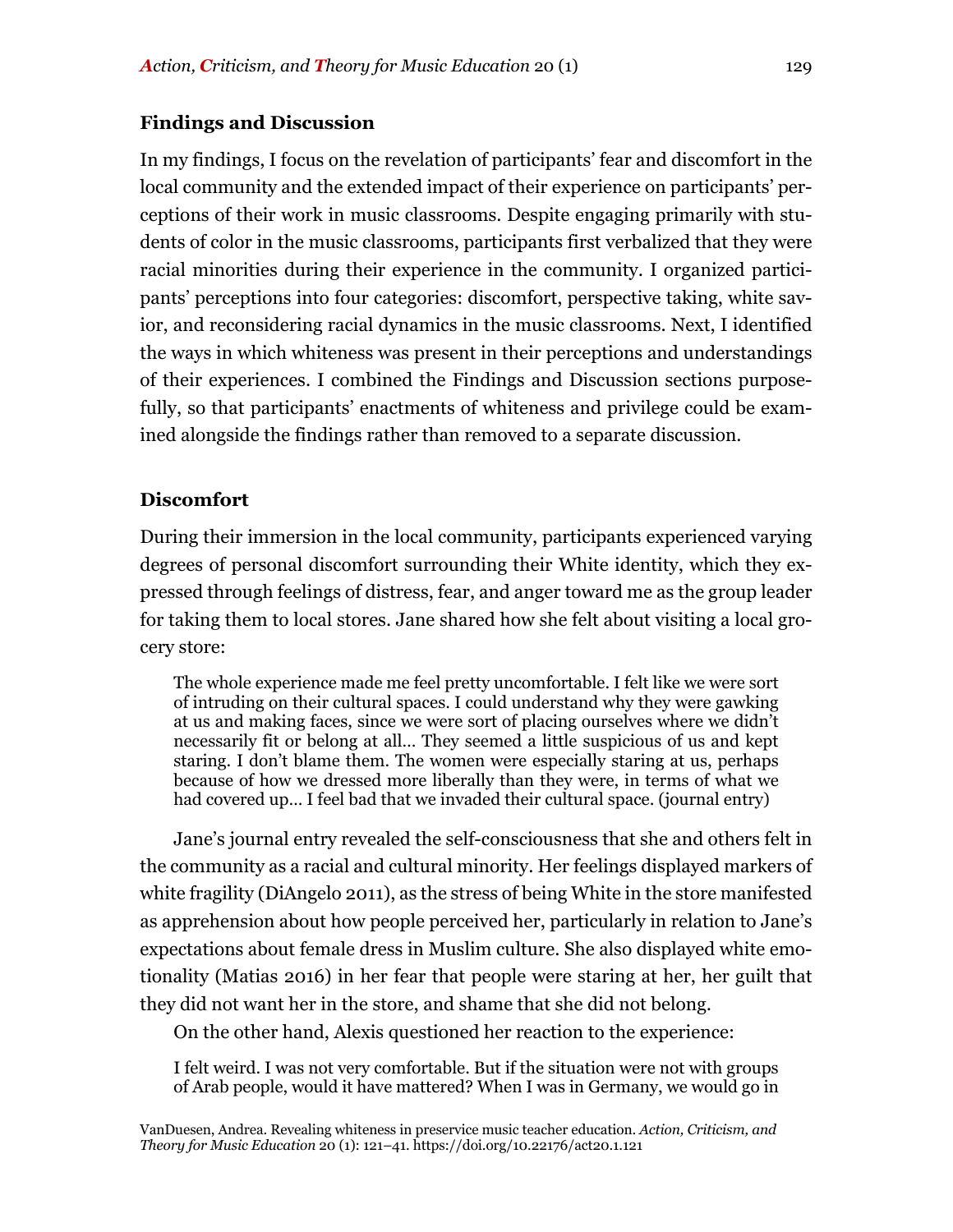stores and it wasn't weird at all. So, I guess I'm thinking, why is that weird? I don't know. I think it's a subconscious thing or through the media or whatever that there's such a perceived ––like, it has to be weird because it's these two groups of people. I'm trying to word this in a way that doesn't make me seem racist, but I feel like if it weren't in an Arab store, we wouldn't have felt so weird if it were White culture. (group discussion)

Alexis acknowledged that her experiences in Germany differed from her experience in the community. She recognized that there was a racial as well as sociopolitical component to her discomfort. She also illuminated an interesting perspective of national identity. Though immigrants and refugees continue to relocate to the area, Alexis was in a well-established community in the United States. Many of the stores and restaurants had existed for generations and were likely owned by American citizens. Yet, Alexis compared her experience in a community in the United States to an experience she had in Germany, linking her anxiety to the absence of "white culture" and perceived national identity. Her perspective raises the question of what and who is American. Is the collective default American culture "white culture" (Bradley 2009)? And if so, what implications does this perception carry for people of color who are American citizens?

## **Perspective Taking**

Some participants thought about their discomfort in the community and related it to experiences of people from racially, culturally, and linguistically marginalized groups in the United States. Signs and labels in the neighborhoods and stores were in Arabic, so participants were not always able to discern items they perused. George shared his frustration when he was unable to read labels in the stores and thought about how difficult that would be to encounter on a regular basis.

I got really frustrated when there was a food and it was all in Arabic… I saw a bunch of stuff that looked kind of cool. I was like, oh, I wonder what this is. I have no idea because it's in a language I don't understand. That was frustrating for me and I thought, Wow. If that was mildly frustrating for me, what if I was on the flip side and I spoke Arabic and I was surrounded by things in English? (group discussion)

George's frustration suggests he felt a loss of whiteness as property (Harris 1993) as he felt unable to use language in the space. Perhaps*,* at least to some degree, George recognized the privilege associated with speaking English in schools and society and was able to take the perspective of those for whom English was not the primary language.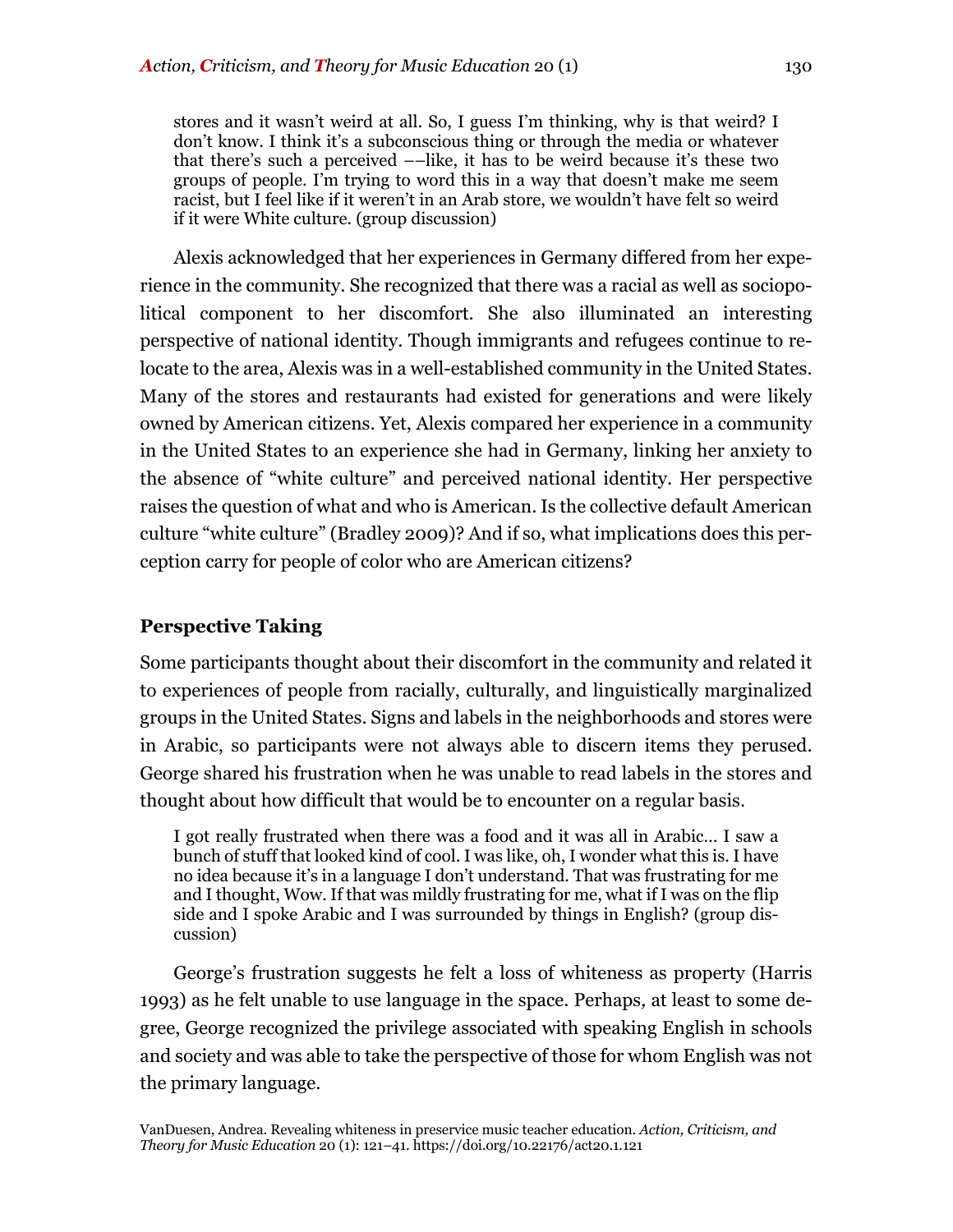Sierra also felt uncomfortable in the local stores, which helped him consider

how persons from marginalized groups may feel in communities throughout the United States:

Walking around the grocery store was an interesting experience. This was one of the first times in my life where I was in the racial minority. I felt as though people were looking at me, wondering why I was there. Nobody seemed angry, just curious. I couldn't help but think about how it feels to be Arab in this country. Something as harmless as getting looked at made me feel so uncomfortable. If this was just one time for me, I can't imagine how uncomfortable these people must feel on a daily basis. I almost felt like I needed to explain to everyone why I was there and that I was not a bad person. This feeling must occur to Muslims every day in America. (journal entry)

Sierra acknowledged that he had not previously experienced being one of few White people in a space. He felt uncomfortable as people looked at him, and he feared that they questioned his presence in the store. His discomfort is a reflection of white fragility (DiAngelo 2011). Sierra also appeared to conflate Arab and Muslim identities. Though people in the community likely comprised both identities, it was unclear whether Sierra understood the distinction. Finally, though Sierra and other participants may have felt uncomfortable and even unwelcome in the community, they were White in the United States. They may have felt uncomfortable, but they still maintained power, even in a space comprised predominantly of people of color (Nishi et al. 2016).

## **White Savior**

At the end of the week, participants and I engaged in a final group discussion to debrief about the final day at the schools and the week that preceded it. Participants were emotional about leaving students and teachers with whom they had developed relationships, and they grappled with sociocultural and political issues that emerged from their experiences. During the discussion, some participants revealed their expectations coming into the experience. In a conversation about what most resonated with participants, Luke shared:

Are we doing enough? What can we do—not that we need to *save* anybody or … do anything like that, but … asking to help is different than … forcing yourself on other people. And forcing them to adapt to your culture or your way of life. (group discussion)

Luke seemed to understand from a philosophical perspective that he didn't need to "save" anyone. Yet he also felt compelled to help from his privileged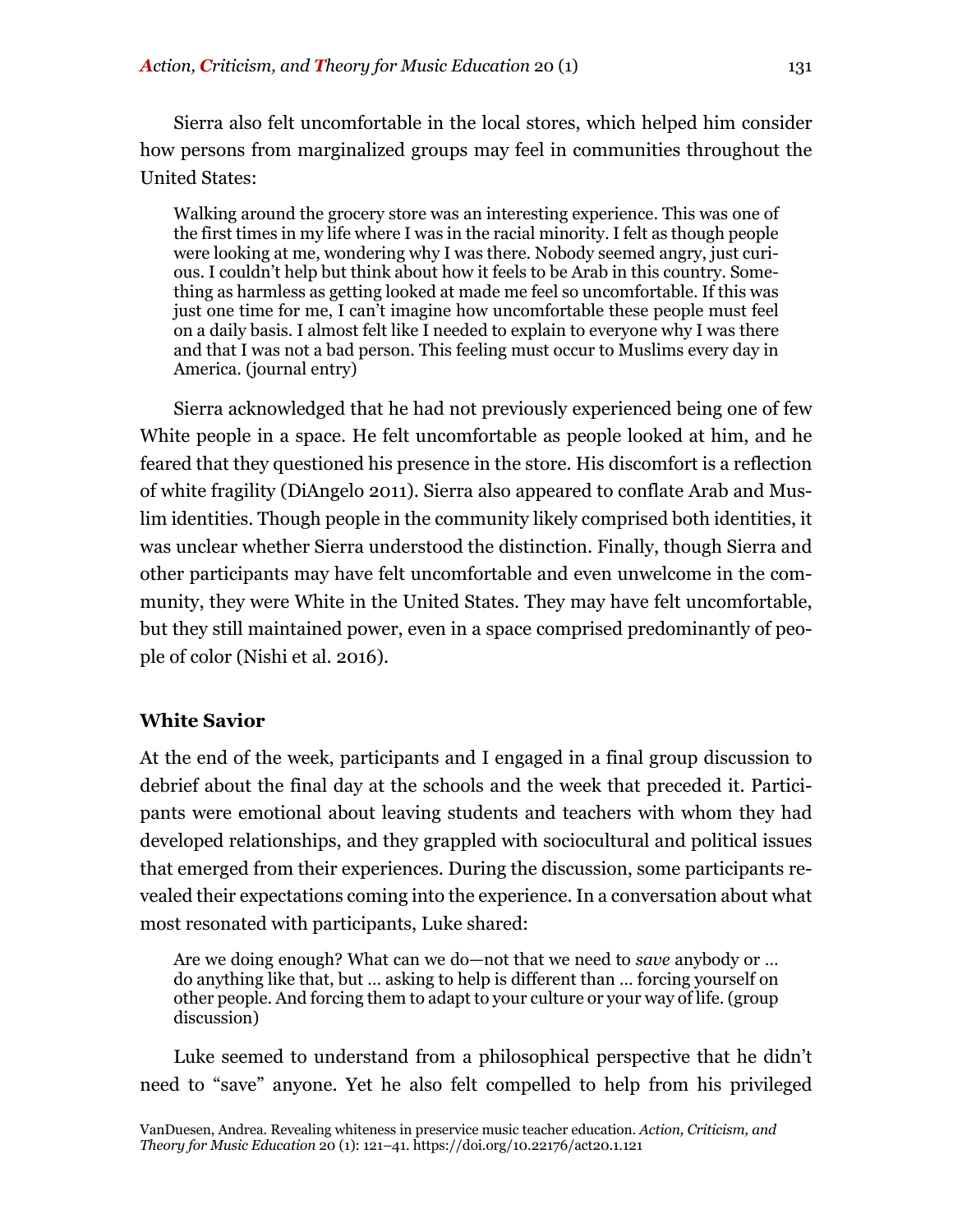position. Participants discussed their perceptions and expectations of the community and the students amidst current sociopolitical events surrounding Arab, Muslim, immigrant, and refugee populations. Simon offered:

I think, to some degree, I expected to show up like, here come the White people to save the day. Not to a crazy amount, but I think I was mildly surprised to see that wasn't the case. I guess on one hand, I was like: It will be a normal classroom. It's not going to be that different, but on the other hand, I figured—just from all you hear in the media and how their culture is being persecuted, that you would see more of that—children feeling less joy and happiness and normalcy… Maybe I had that expectation because—why would we be going and doing this big trip if it weren't for some type of noble cause? (group discussion)

Simon's comment revealed a number of assumptions. First, he perceived Arabs, Muslims, immigrants, and refugees as persecuted, traumatized people whose prior traumatic experiences would manifest in the classrooms. He was surprised to find students who were happy and resembled students with whom he interacted in other settings. Second, though some students were recent immigrants and refugees from war-torn countries, others were American citizens whose families had lived in the community for generations. Yet, Simon seemed to perceive their identities and experiences as a monolithic group rather than as individuals.

Additionally, Simon's comment raises the question of "normal classrooms." What is a normal classroom and from whose perspective? Simon may have perceived "normal classrooms" as those that resembled his experiences as a student. His perception also may have reflected the school contexts he came to expect in his field experiences as part of music teacher preparation. Many of his prior field experiences occurred in school music programs with predominately White and middle-class student populations, and he may have perceived the few that took place in schools with large populations of students of color as token experiences. This context abnormality may have impacted Simon's expectation that his experience was part of a "noble cause," which suggests that he may have believed that he might help students in the community who were less fortunate than he. His assumptions reflect whiteness as an ideology: he viewed white culture and traditions as "normal" and projected deficit on students of color and their community (Harris 1995, Leonardo 2004, Nishi et al. 2016, Picower 2009). These assumptions likely were enhanced by stories he had heard about refugee students' past experiences. Their traumatic experiences became central to Simon's perception of their identity, allowing him, and perhaps others, to assume students of color needed help, while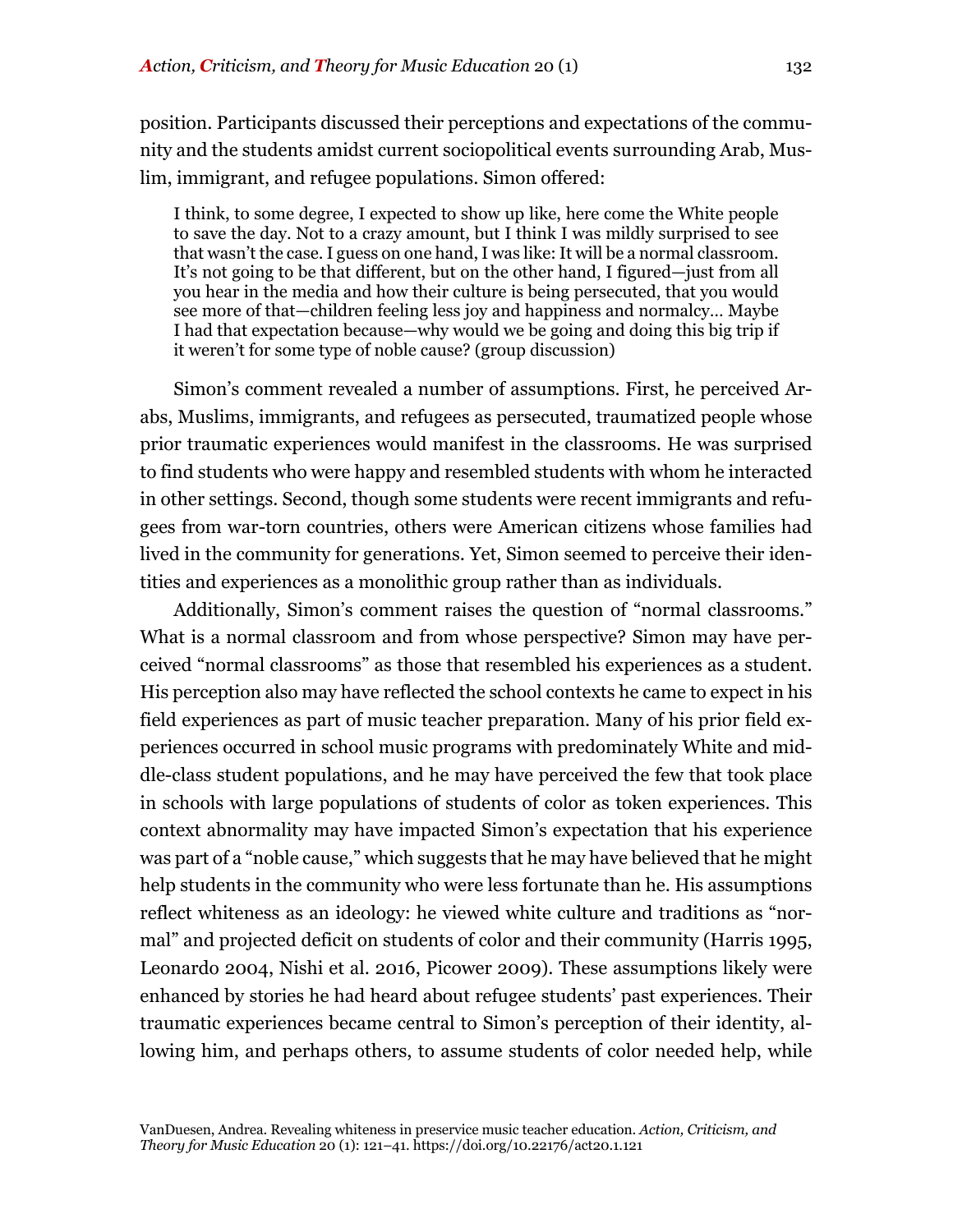simultaneously feeling good about participating in a "noble cause" (Leonardo 2004, Nishi et al. 2016, Picower 2009).

## **Reconsidering Racial Dynamics in the Music Classrooms**

Participants reflected on their experiences in the community and the ways in which fluency in society's dominant language benefitted their lived experiences. They also began to connect their experiences in the community to music classroom environments.

Alexis: I feel like if one of the people in the Arab community says something to me and I don't understand it… I feel like I don't want to say that I didn't understand what they said the first time because I feel … not racist, but weird.

George: The same thing happened at school. I asked a kid what his name was. He said his name quietly and it was an Arabic name. I didn't quite catch it, and rather than asking again what he said, I was like, I'll just fake it and sit here.

Alexis: Yeah, I just won't ever say his name.

George: In that moment, I was like, Oh my gosh! What's happening to me right now? (group discussion)

Alexis and George recognized their privilege as English speakers and admitted that they used their privilege to avoid learning or asking for clarification of students' names in the classroom. They even seemed to understand the racist undertones of their behavior. Alexis and George enacted whiteness as property (Harris 1993), as they were able to maintain the systemic power dynamic despite not being able to speak Arabic. They also normalized "white" names and did not prioritize learning and knowing students' names, particularly when it was difficult for them.

Another enactment of whiteness as property (Harris 1993) occurred when Lisa reflected on compliments she received from students about her appearance.

A couple of girls started to touch my hair and say how beautiful it was. Maybe I wasn't thinking, but I couldn't figure out why… For most of my life, being White and having blond hair is the basic way to be. Looking back on it, there is no reason I should have been confused about why they seemed to like it so much… Race isn't something I think about … my blond hair is just not something I think about. (journal entry)

Lisa assumed that students admired her blond hair because it reflected standards of white beauty (Taylor 1999). She enjoyed the privilege of not having to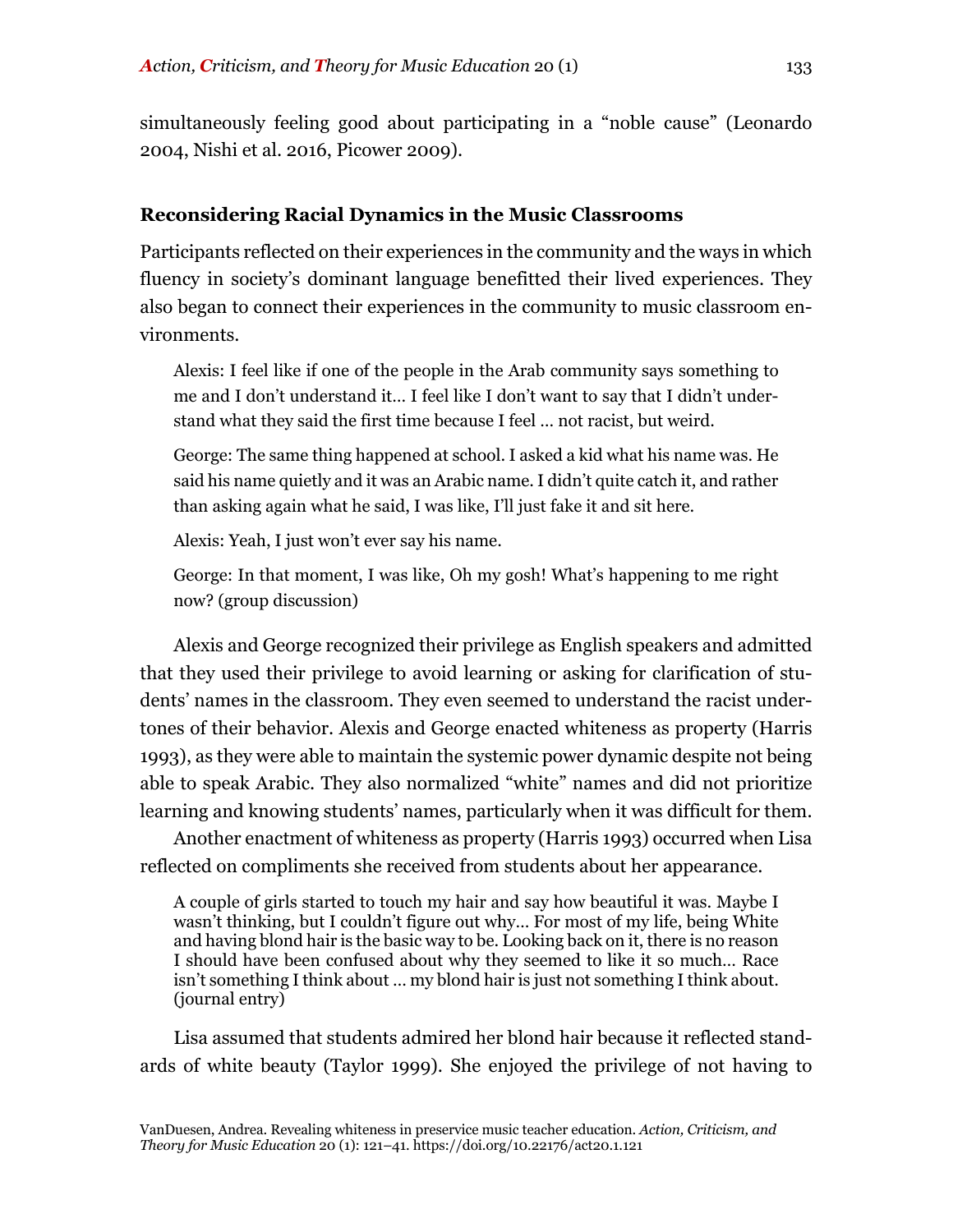consider her racial identity as she navigated her world. These types of standards reinforce white supremacy (Harris 1995).

White supremacy centralizes whiteness as "normal" (Harris 1993, Leonardo 2004), and privileges White people with the ability to largely ignore race as part of their identity. It also might prevent them from fully understanding how racial identities impact the lived experiences of people of color. Alexis revealed this normalization when she admitted that she had not thought about her racial identity in the music classrooms or considered the dynamics of being White in a classroom comprised predominately of students of color. Yet in the community, being White and a racial minority permeated her thoughts. Her self-consciousness from feeling "watched" prompted a visceral emotional reaction for her and other participants. She reflected in a journal entry:

Honestly, maybe they weren't even staring at us the way I thought they were, and I was just really self-conscious being there. I think that the stores were the only time this week that I have been very conscious of being White and that maybe people don't think I belong. At the school, I didn't even think about the fact that we were some of the only White people there. (journal entry)

The schools were comprised predominantly of students of color. Participants engaged with students of color every time they were in a music classroom. Yet, they did not express any apprehension as racial minorities until they were in the community. Why did participants feel comfortable in the schools and not in local stores? Why was their White identity pervasive to their thoughts in the community and absent in the music classrooms? Though the teachers represented many racial and cultural identities, some were White and shared cultural backgrounds similar to the participants. Did this provide participants with a perception of belonging in the schools that differed from the community? What are the implications for students of color if their White teachers do not consider race in schools and in their classrooms?

## **Implications and Conclusions**

The revelation that participants did not think about race in the music classrooms when it permeated their experience in the community resonated strongly with me as a White researcher and music teacher educator. It also prompted me to reflect critically on my own experience. What privileges do I hold as a White woman engaging with people in a community of color; in a school comprised primarily of students of color? What must I understand about race, racial dynamics, and my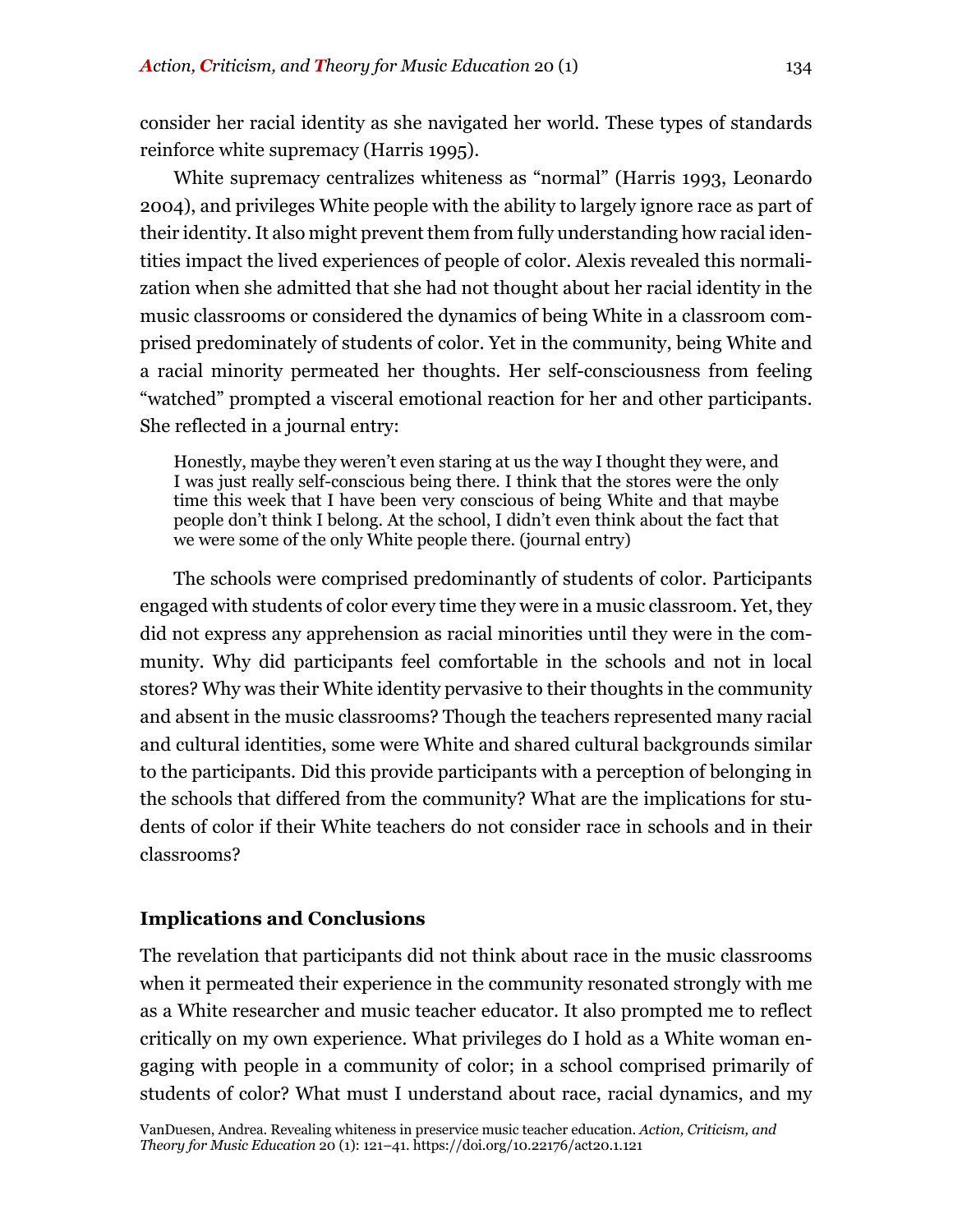entanglement with my White identity in order to best facilitate music teaching and learning experiences for my students? Particularly amidst predictions of growing numbers of students of color (National Center for Education Statistics 2019) and relatively stagnant numbers of White in-service teachers (National Center for Education Statistics 2020), White teachers' inability to understand the impact of race in schools and music classrooms may further exacerbate racial inequities for their students. This suggests implications for field experiences in music teacher preparation, particularly for White preservice music teachers. Participants' experiences in the local community differed from their experiences in the schools and served as a catalyst for discussing White identities that may not otherwise have occurred. This finding aligns with extant literature that suggests community engagement is an important component of field experiences to help preservice teachers understand schools and local contexts (Bradfield-Kreider 2001).

The experience also highlights the complications inherent in facilitating field experiences for preservice teachers. In any field experience, preservice music teachers practice their beginning teaching skills and learn through trial-and-error experiences. They are, in essence, experimenting on other people's children (Cross, Tosmur-Bayazit, and Dunn 2018). This reality is complicated when White music teacher educators partner with White music teachers to facilitate experiences for White preservice music teachers in schools where the student body is comprised primarily of students of color. Without thinking critically about these dynamics, music teacher educators, music teachers, and preservice music teachers may reinforce aspects of whiteness as property (Harris 1995) by privileging their embedded positions of power as White teachers, prioritizing White cultural norms in social and behavioral interactions, teaching pedagogies, and music content. As facilitators of field experiences, music teacher educators must consider how best to guide preservice music teachers' development without ignoring societal power imbalances and further exploiting students of color in the classes they teach (Cross, Tosmur-Bayazit, and Dunn 2018).

Music teacher educators also might more deeply consider connections between field experiences, content covered, and experiences provided in preservice music teacher preparation coursework. In this investigation, participants' conceptual understandings of racial, cultural, and ethnic inequities and social justice conflicted with their perceptions and feelings in the local community and in the classrooms. Music teacher educators might consider exploring ways to ethically facilitate opportunities for preservice music teachers to experience discomfort and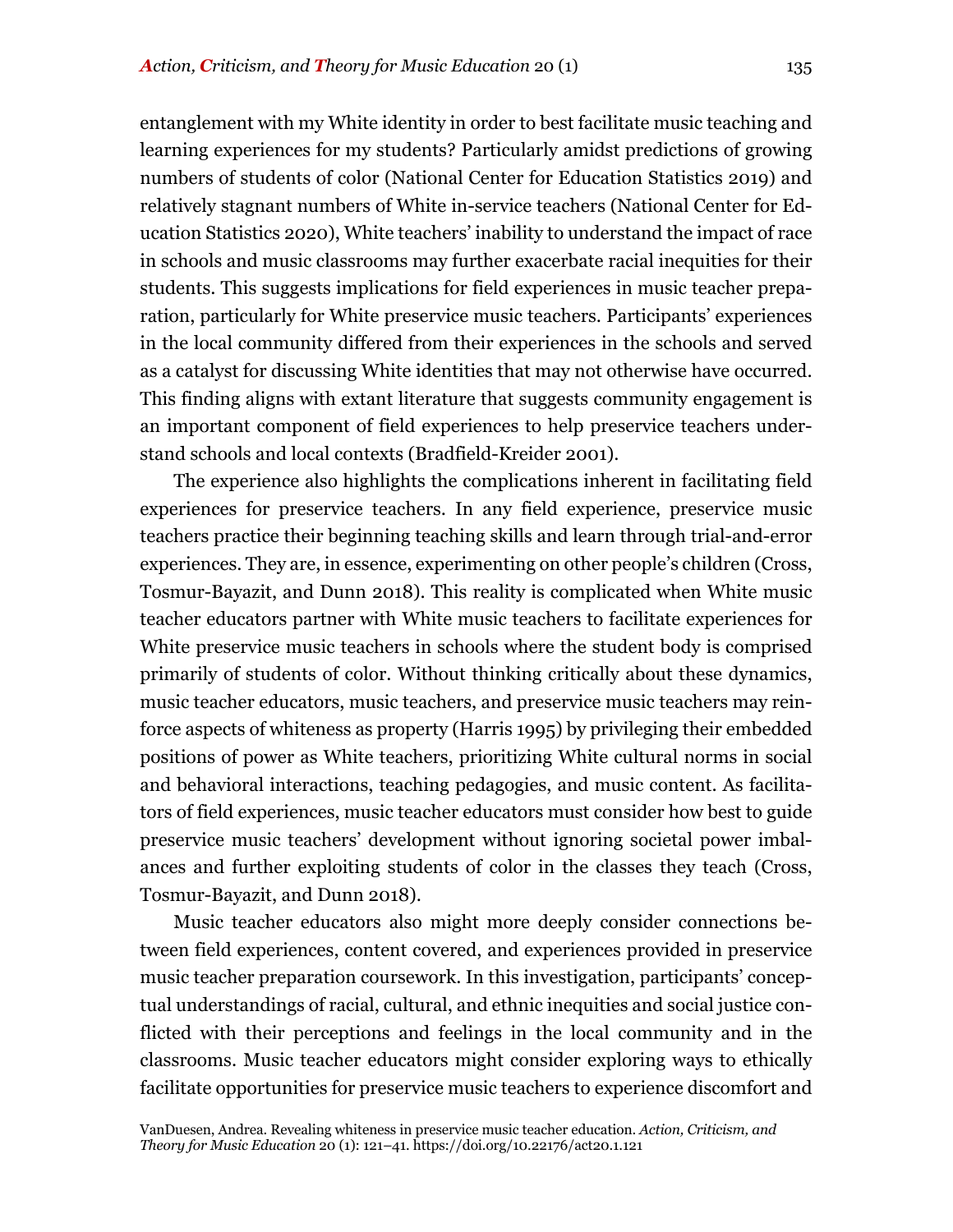dissonance while providing guidance for reflecting upon and unpacking their perceptions and understandings of their experiences, both in music classrooms and in engagements with the local community. They might consider how to continue to reveal and examine whiteness in society, schools, curricula, coursework, field experiences, and music teacher identity development for themselves and alongside preservice music teachers. Without this preparation, music teacher educators risk sending preservice music teachers into the field with implicit or explicit endorsements of white supremacy (in society and music education), as biases may be reinforced if they are not addressed. Preservice music teachers must enter the profession with both a conceptual understanding of white supremacy and practical implications for anti-racist teaching practices in order to dismantle the whiteness embedded in music teaching and learning (Crowley 2016).

To reach these aims, it will be important for music teacher educators to continue to examine and unpack their own racial identities and complicity with whiteness in order to facilitate discussions of whiteness and anti-racist pedagogies with their students. Though I felt knowledgeable about racial, ethnic, and cultural impacts in the classroom, I was not prepared for the extent that race impacted participants' experiences. It is possible that my lack of preparedness reinforced racial biases that participants held and did not provide them with the tools necessary to unpack their own relationship with whiteness. It also is possible that I reinscribed whiteness on members of the community with whom we engaged. Thus, it is important for me to continually examine whiteness and my entanglement with it as a White music teacher educator and researcher, so I may better facilitate experiences, specifically for White preservice music teachers in the future. As Talbot (2018) asserted,

If we wish to truly do the work of making music education an inclusive and representative experience "for all," then we must be willing to take a hard look at ourselves individually and question and examine our own participation in structures of power (8–9).

Embedding antiracism and antiracist pedagogies through the diversification of curriculum, the development of coursework dedicated to examining the sociocultural and political contexts of schooling, education and music education, and facilitation of field experiences in a variety of settings is crucial to creating systemic change in preservice music teacher preparation. Music teacher educators need to more frequently center a critical whiteness framework in research and in practice to continue to reveal and name racist policies, curricula, and pedagogies, both in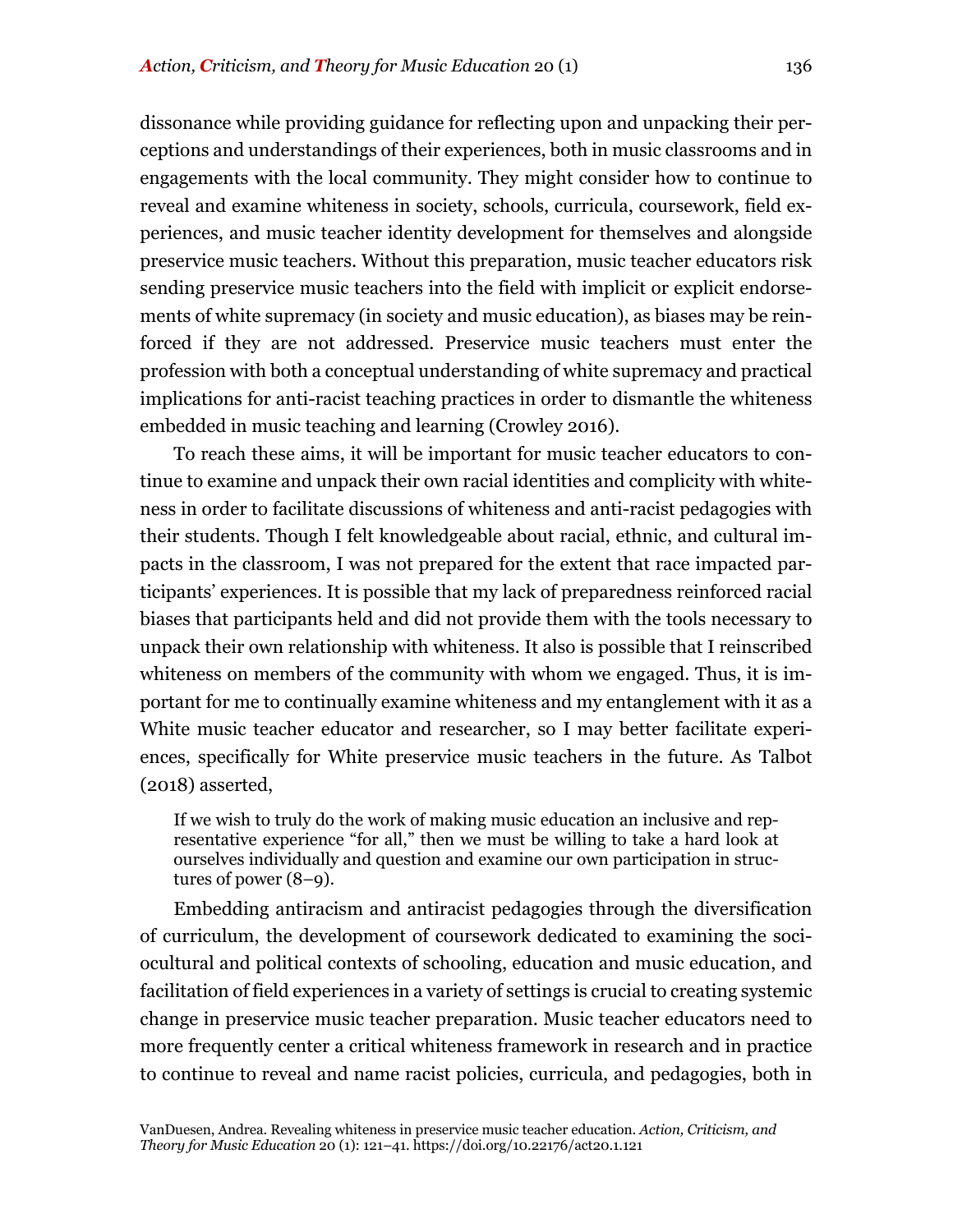school music and in music teacher preparation programs. White music teacher educators also must understand notions of whiteness and critically examine these issues in their own lived experiences and in their music teacher preparation programs. This work is necessary in order to truly work toward anti-racist teaching and racial equity in schools and society.

### **About the Author**

Andrea VanDeusen is an Assistant Professor of Music Education at East Carolina University, where she teaches foundations and methods courses in music education and conducts the University Chorale. VanDeusen previously taught secondary choral and general music in Michigan, New Jersey, and Switzerland. She holds Bachelor and Master of Music degrees from Western Michigan University and a Ph. D. in music education from Michigan State University. Her research interests include developing preservice music teachers' cultural competence, culturally relevant and sustaining pedagogies, and social justice in music education.

#### **References**

- Bonilla-Silva, Eduardo. 2013. *Racism without racists: Color-blind racism and the persistence of racial inequality in the United States.* New York, NY: Rowman & Littlefield.
- Bradfield-Kreider, Paula. 2001. Personal transformations from inside out: Nurturing monocultural teachers' growth toward multicultural competence. *Multicultural Education* 8 (4): 31–4.
- Bradley, Deborah. 2006. Music education, multiculturalism, and anti-racism— Can we talk? *Action, Criticism, and Theory for Music Education*  $5(2)$ : 1–30.
- Bradley, Deborah. 2007. The sounds of silence: Talking race in music education. *Action, Criticism, and Theory for Music Education* 6 (4): 132–62.
- Bradley, Deborah. 2009. Oh, that magic feeling! Multicultural human subjectivity, community and fascism's footprints. *Philosophy of Music Education Review*  $17(1): 56 - 74.$
- Bradley, Deborah. 2015. Hidden in plain sight: Race and racism in music education. In *The Oxford handbook of social justice in music education*, edited by Cathy Benedict, Patrick Schmidt, Gary Spruce, and Paul Woodford, 190–203. New York, NY: Oxford University Press.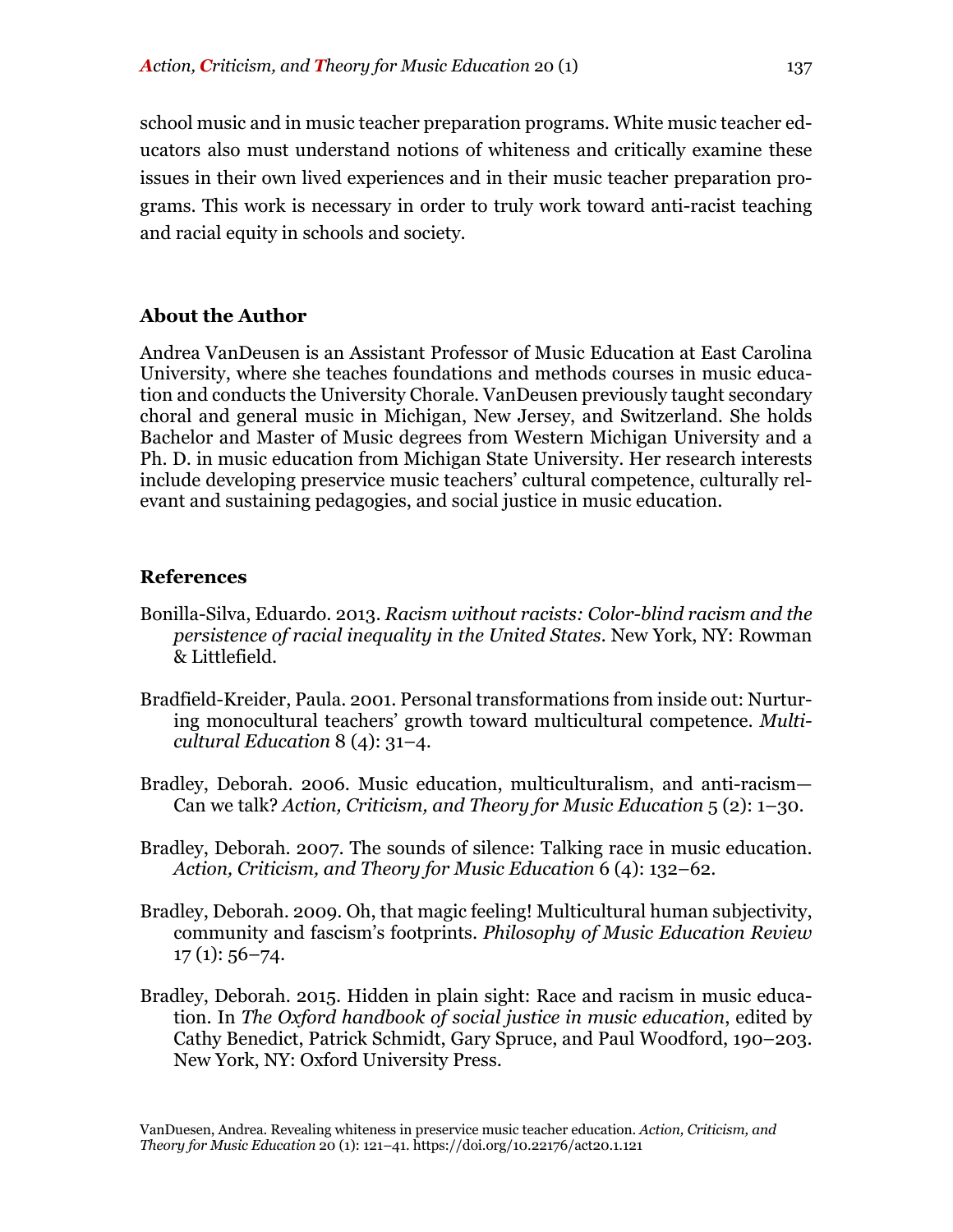- Cabrera, Nolan L., Jesse. S. Watson, and Jeremy D. Franklin. 2016. Racial arrested development: A critical whiteness analysis of the campus ecology. *Journal of Analysis of College Student Development* 57 (2): 119–34.
- Cockrell, Karen. S., Peggy L. Placier, Dan H. Cockrell, and Julie N. Middleton. 1999. Coming to terms with "diversity" and "multiculturalism" in teacher education: Learning about our students, changing our practice. *Teaching and Teacher Education* 15: 351–66.
- Creswell, John W. 2013. *Qualitative inquiry and research design: Choosing among five approaches* (3rd ed.). Thousand Oaks, CA: Sage.
- Cross, Stephanie Behm, Nermin Tosmur-Bayazit, and Alyssa Hadley Dunn. 2018. Whiteness as a dissonant state: Exploring one White male student teacher's experiences in urban contexts. *Journal of Teacher Education* 70 (4): 1–13. https://doi.org/10.1177/0022487118774038
- Crowley, Ryan M. 2016. Transgressive and negotiated White racial knowledge. *International Journal of Qualitative Studies in Education* 29 (8): 1016–29. https://doi.org/10.1080/09518398.2016.1174901
- del Prado Hill, Pixita, Ellen S. Friedland, and Stephen Phelps. 2012. How teacher candidates' perceptions of urban students are influenced by field experiences: A review of the literature. *Action in Teacher Education* 34: 77–96.
- DiAngelo, Robin. J. 2011. White fragility. *International Journal of Critical Pedagogy* 3: 54–70.
- Elpus, Ken and Carlos R. Abril. 2019. Who enrolls in high school music? A national profile of U.S. students, 2009–2013. *Journal of Research in Music Education* 67 (3): 323–38.
- Harris, Cheryl. 1993. Whiteness as property. *Harvard Law Review* 106 (8): 1701– 91.
- Harris, Cheryl. 1995. Whiteness as property. In *Critical race theory: The key writings that formed the movement*, edited by Cornel West, Kimberlé Crenshaw, Neil Gotanda, Gary Peller, and Kendall Thomas, 276–91. New York, NY: The New Press.
- Hart, Andrew, and Jane Montague. 2016. Negotiating identity and alterity: Cultural competence, colonization and cultural voyeurism in students' workbased learning. *Journal of Psychological Issues and Organizational Culture* 6  $(3): 7-23.$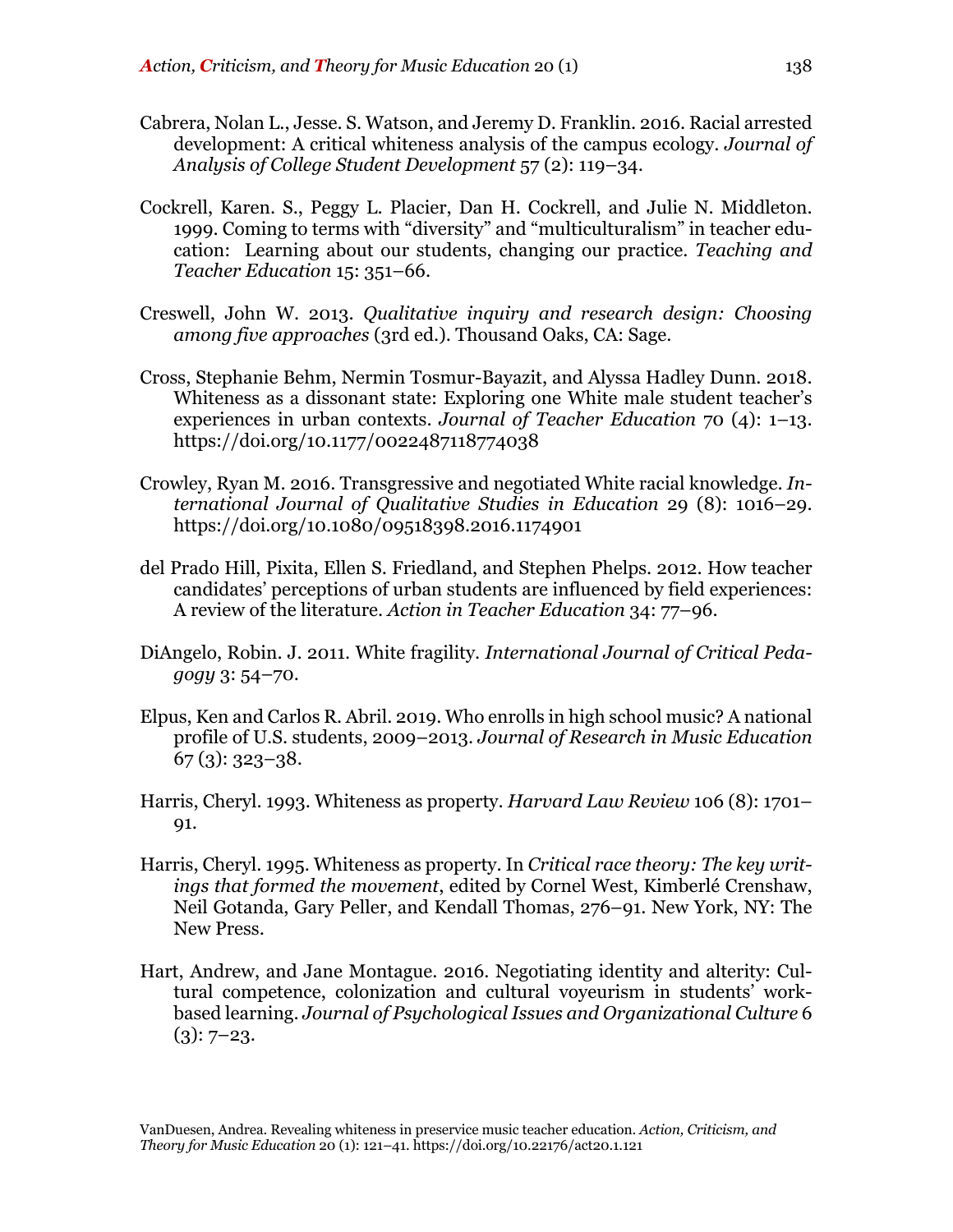- Hess, Juliet. 2017. Equity and music education: Euphemisms, terminal naivety, and whiteness. *Action, Criticism, and Theory for Music Education* 16 (3): 15– 47. https://doi.org/10.22176/act16.3.15
- Irvine, Jacqueline Jordan. 2003. *Educating teachers for diversity: Seeing with a cultural eye.* New York, NY: Teachers College Press.
- Kelly, Steven N. 2003. The influence of selected cultural factors on the environmental teaching preference of undergraduate music education majors. *Journal of Music Teacher Education* 12 (2): 40–44. https://doi.org/ 10.1177/10570837030120020106
- Koza, Julia. E. 2008. Listening for whiteness: Hearing racial politics in undergraduate school music. *Philosophy of Music Education Review* 16 (2): 145–55.
- Ladson-Billings, Gloria. 2001. *Crossing over to Canaan: The journey of new teachers in diverse classrooms.* San Francisco, CA: Jossey-Bass.
- Ladson-Billings, Gloria. 2009. *The dreamkeepers: Successful teachers of African-American children.* San Francisco, CA: Jossey-Bass.
- Leonardo, Zeus. 2004. The color of supremacy: Beyond the discourse of "white privilege." *Education Philosophy and Theory* 36 (2): 137–52.
- Matias, Cheryl E. 2015. "Why do you make me hate myself?": Re-teaching whiteness, abuse, and love in urban teacher education. *Teaching Education* 27 (2): 194–211. https://doi.org/10.1080/10476210.2015.1068749
- Matias, Cheryl E. 2016. *Feeling White: Whiteness, emotionality, and education*. Boston, MA: Sense Publishers.
- Matias, Cheryl E., Kara M. Viesca, Dorothy F. Garrison-Wade, Madhavi Tandon, and Rene Galindo. 2014. "What is critical whiteness doing in OUR nice field like critical race theory?" Applying CRT and CWS to understand the White imaginations of White teacher candidates. *Equity & Excellence in Education* 47  $(3)$ : 289–304. https://doi.org/10.1080/10665684.2014.933692
- McKoy, Constance L. 2013. Effects of selected demographic variables on music student teachers' self-reported cross-cultural competence. *Journal of Research in Music Education* 60 (4): 375–94. https://doi.org/10.1177/0022429 412463398
- National Center for Education Statistics. 2019. *Indicator 7: Racial/ethnic concentration in public schools.* https://nces.ed.gov/programs/raceindicators/indicator\_RBE.asp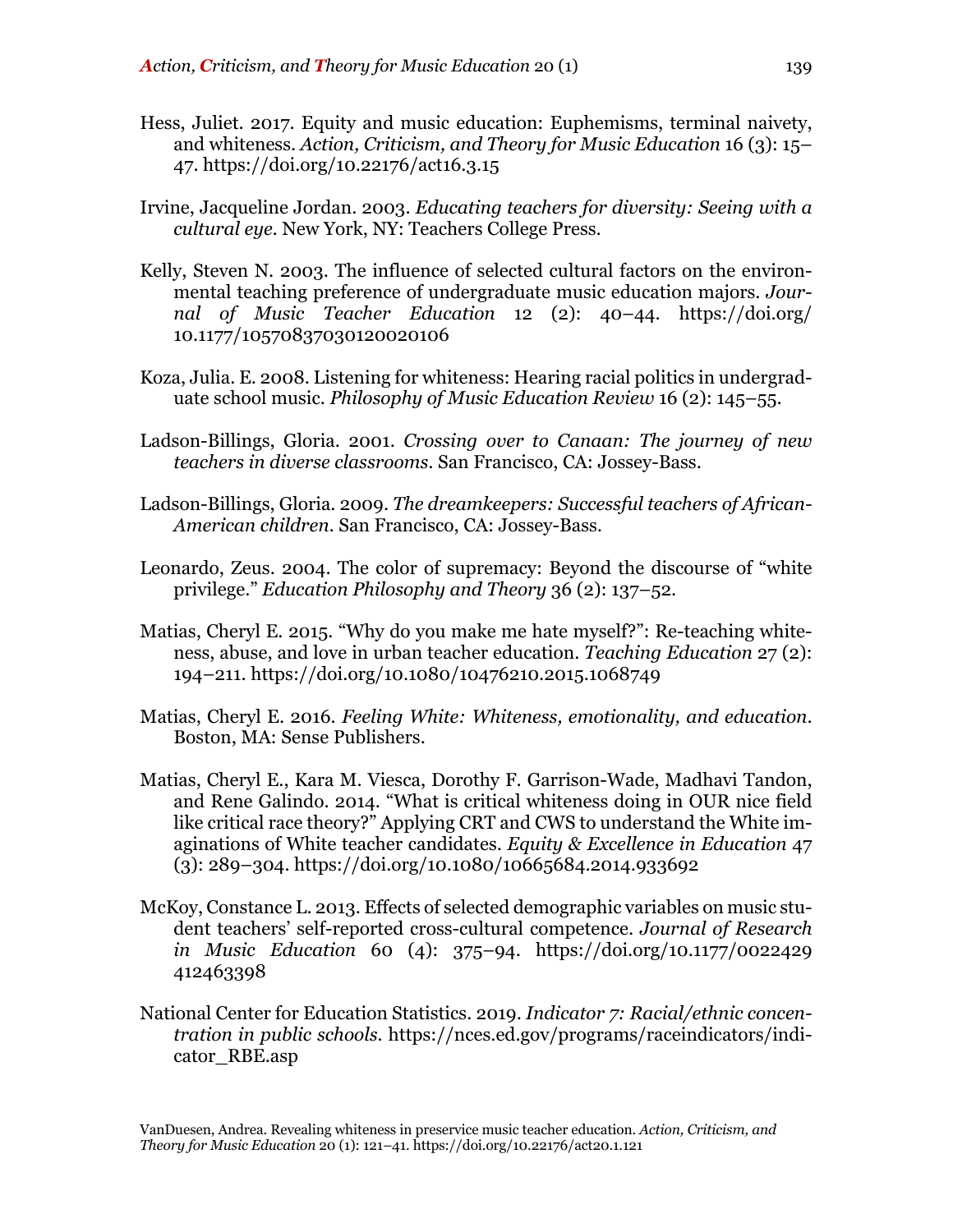- National Center for Education Statistics. 2020. *Characteristics of public school teachers.* https://nces.ed.gov/programs/coe/indicator\_clr.asp
- Nishi, Naomi W, Cheryl E. Matias, Roberto Montoya, and Geneva L. Sarcedo. 2016. Whiteness FAQ: Responses and tools for confronting college classroom questions. *Journal of Critical Thought and Praxis* 5 (1): 1–34.
- Picower, Bree. 2009. The unexamined Whiteness of teaching: How White teachers maintain and enact dominant racial ideologies. *Race, Ethnicity and Education* 12 (2): 197–215.
- Rodriguez, Nelson M. 2000. Projects of whiteness in critical pedagogy. In *Dismantling white privilege: Pedagogy, politics, and whiteness*, edited by Nelson M. Rodriguez and Leila E. Villaverde, 1–24. New York: P. Lang.
- Saldaña, Johnny. 2013. The coding manual for qualitative researchers (2nd ed.). Thousand Oaks, CA: Sage.
- Salvador, Karen, and Kristen Allegood. 2014. Access to music education with regard to race in two urban areas. *Arts Education Policy Review* 115 (3): 82–92. https://doi.org/10.1080/10632913.2014.914389
- Salvador, Karen, and Jacqueline Kelly-McHale. 2017. Music teacher educator perspectives on social justice. *Journal of Research in Music Education* 65 (1): 6– 24.
- Sleeter, Christine. 2001. Preparing teachers for culturally diverse schools: Research and the overwhelming presence of Whiteness. *Journal of Teacher Education* 52 (2): 94–106.
- Stake, Robert. E. 1995. *The art of case study research.* Thousand Oaks, CA: Sage.
- Talbot, Brent C. 2018. *Marginalized voices in music education.* New York, NY: Routledge.
- Taylor, Paul C. 1999. Malcolm's conk and Danto's colors: Or, four logical petitions concerning race, beauty, and aesthetics. *The Journal of Aesthetics and Art Criticism* 57 (1): 16–20.
- VanDeusen, Andrea J. 2019. A cultural immersion field experience: Examining preservice music teachers' beliefs about cultural differences in the music classroom. *Journal of Music Teacher Education* 28 (3): 43–7.
- Vaugeois, Lise. 2007. Social justice and music education: Claiming the space of music education as a site of postcolonial contestation. *Action, Criticism, and Theory for Music Education* 6 (4): 163–200.